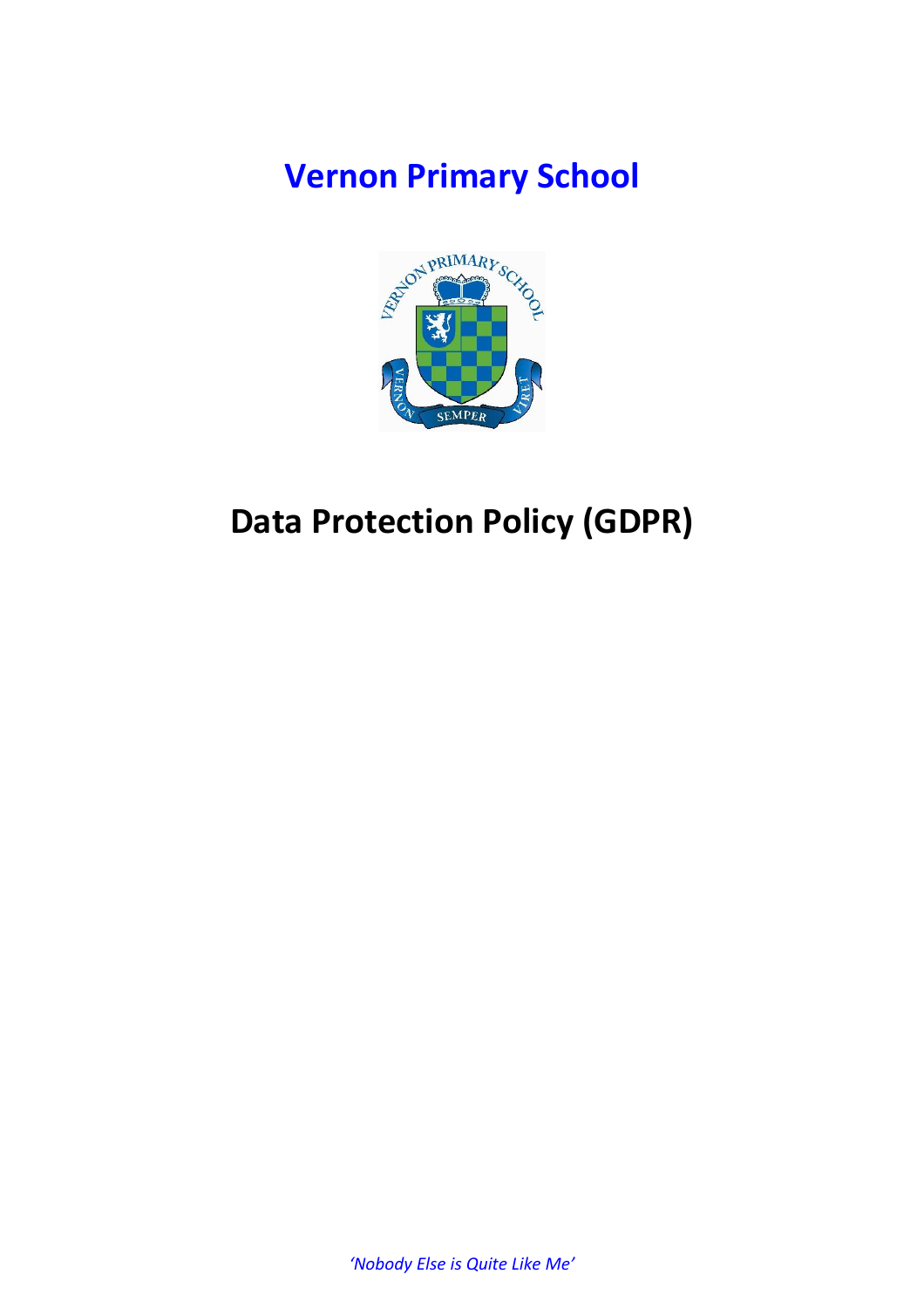## **1. Aims**

Our school aims to ensure that all personal data collected about staff, pupils, parents, governors, visitors and other individuals is collected, stored and processed in accordance with the [General Data Protection](https://eur-lex.europa.eu/legal-content/EN/TXT/?qid=1528874672298&uri=CELEX:02016R0679-20160504)  Regulation [\(EU\) 2016/679](https://eur-lex.europa.eu/legal-content/EN/TXT/?qid=1528874672298&uri=CELEX:02016R0679-20160504) (GDPR) and the [Data Protection Act 2018 \(DPA 2018\).](http://www.legislation.gov.uk/ukpga/2018/12/contents/enacted)

This policy applies to all personal data, regardless of whether it is in paper or electronic format.

### **2. Legislation and guidance**

This policy meets the requirements of the GDPR and the DPA 2018. It is based on guidance published by the Information Commissioner's Office (ICO) on the [GDPR.](https://ico.org.uk/for-organisations/guide-to-the-general-data-protection-regulation-gdpr/)

It also reflects the ICO's [code of practice](https://ico.org.uk/media/for-organisations/documents/1542/cctv-code-of-practice.pdf) for the use of surveillance cameras and personal information.

In addition, this policy complies with regulation 5 of the [Education \(Pupil Information\) \(England\) Regulations](http://www.legislation.gov.uk/uksi/2005/1437/regulation/5/made)  [2005,](http://www.legislation.gov.uk/uksi/2005/1437/regulation/5/made) which gives parents the right of access to their child's educational record.

## **3. Definitions**

| <b>TERM</b>                         | <b>DEFINITION</b>                                                                                                                                                                                                                                                                                                                                                                                                                                                    |
|-------------------------------------|----------------------------------------------------------------------------------------------------------------------------------------------------------------------------------------------------------------------------------------------------------------------------------------------------------------------------------------------------------------------------------------------------------------------------------------------------------------------|
| <b>Personal data</b>                | Any information relating to an identified, or identifiable, living<br>individual.<br>This may include the individual's:<br>> Name (including initials)<br>> Identification number<br>> Location data<br>> Online identifier, such as a username<br>It may also include factors specific to the individual's physical,<br>physiological, genetic, mental, economic, cultural or social identity.                                                                      |
| Special categories of personal data | Personal data which is more sensitive and so needs more protection,<br>including information about an individual's:<br>> Racial or ethnic origin<br>> Political opinions<br>> Religious or philosophical beliefs<br>> Trade union membership<br>$\sum$ Genetics<br>> Biometrics (such as fingerprints, retina and iris patterns), where<br>used for identification purposes<br>$\blacktriangleright$ Health – physical or mental<br>> Sex life or sexual orientation |
| <b>Processing</b>                   | Anything done to personal data, such as collecting, recording,<br>organising, structuring, storing, adapting, altering, retrieving, using,<br>disseminating, erasing or destroying.<br>Processing can be automated or manual.                                                                                                                                                                                                                                        |
| Data subject                        | The identified or identifiable individual whose personal data is held<br>or processed.                                                                                                                                                                                                                                                                                                                                                                               |
| Data controller                     | A person or organisation that determines the purposes and the<br>means of processing of personal data.                                                                                                                                                                                                                                                                                                                                                               |
| Data processor                      | A person or other body, other than an employee of the data<br>controller, who processes personal data on behalf of the data<br>controller.                                                                                                                                                                                                                                                                                                                           |
| Personal data breach                | A breach of security leading to the accidental or unlawful<br>destruction, loss, alteration, unauthorised disclosure of, or access to,<br>personal data.                                                                                                                                                                                                                                                                                                             |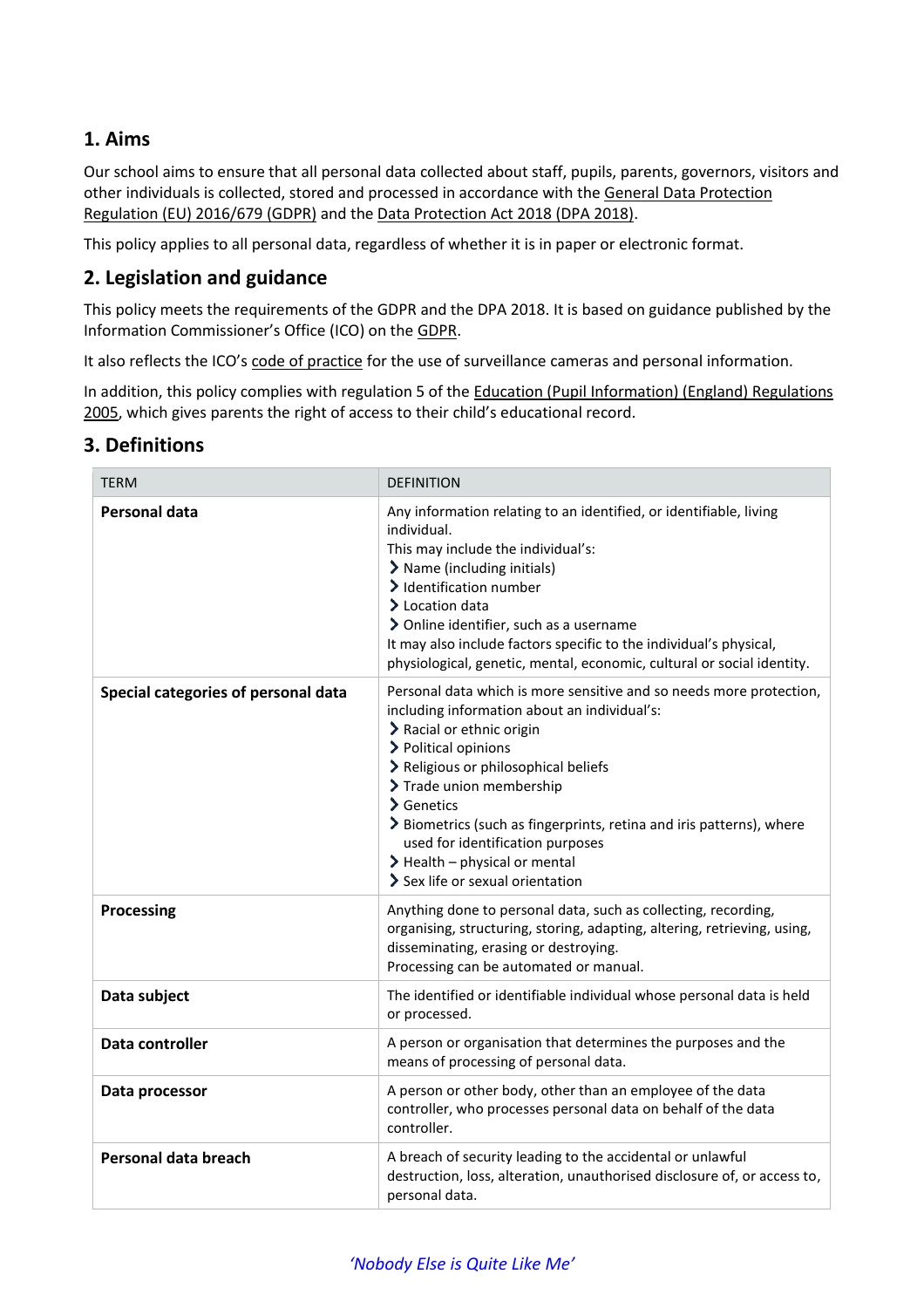## **4. The data controller**

Our school processes personal data relating to parents, pupils, staff, governors, visitors and others, and therefore is a data controller.

The school is registered with the ICO.

## **5. Roles and responsibilities**

This policy applies to **all staff** employed by our school, and to external organisations or individuals working on our behalf. Staff who do not comply with this policy may face disciplinary action.

## **5.1 Governing board**

The governing board has overall responsibility for ensuring that our school complies with all relevant data protection obligations.

#### **5.2 Data protection officer**

The data protection officer (DPO) is responsible for overseeing the implementation of this policy, monitoring our compliance with data protection law, and developing related policies and guidelines where applicable.

They will provide an annual report of their activities directly to the governing board and, where relevant, report to the board their advice and recommendations on school data protection issues.

The DPO is also the first point of contact for individuals whose data the school processes, and for the ICO.

Full details of the DPO's responsibilities are set out in their job description. Our DPO is Carole Connelly and is contactable via email *[Carole@schoolDPOservice.com](mailto:Carole@schoolDPOservice.com) [www.schooldposervice.co.uk](http://www.schooldposervice.co.uk/)* "

## **5.3 Headteacher**

The headteacher acts as the representative of the data controller on a day-to-day basis.

## **5.4 All staff**

Staff are responsible for:

- Collecting, storing and processing any personal data in accordance with this policy
- $\blacktriangleright$  Informing the school of any changes to their personal data, such as a change of address

Contacting the DPO in the following circumstances:

- With any questions about the operation of this policy, data protection law, retaining personal data or keeping personal data secure
- If they have any concerns that this policy is not being followed
- If they are unsure whether or not they have a lawful basis to use personal data in a particular way
- If they need to rely on or capture consent, draft a privacy notice, deal with data protection rights invoked by an individual, or transfer personal data outside the European Economic Area
- $\bullet$  If there has been a data breach
- Whenever they are engaging in a new activity that may affect the privacy rights of individuals
- If they need help with any contracts or sharing personal data with third parties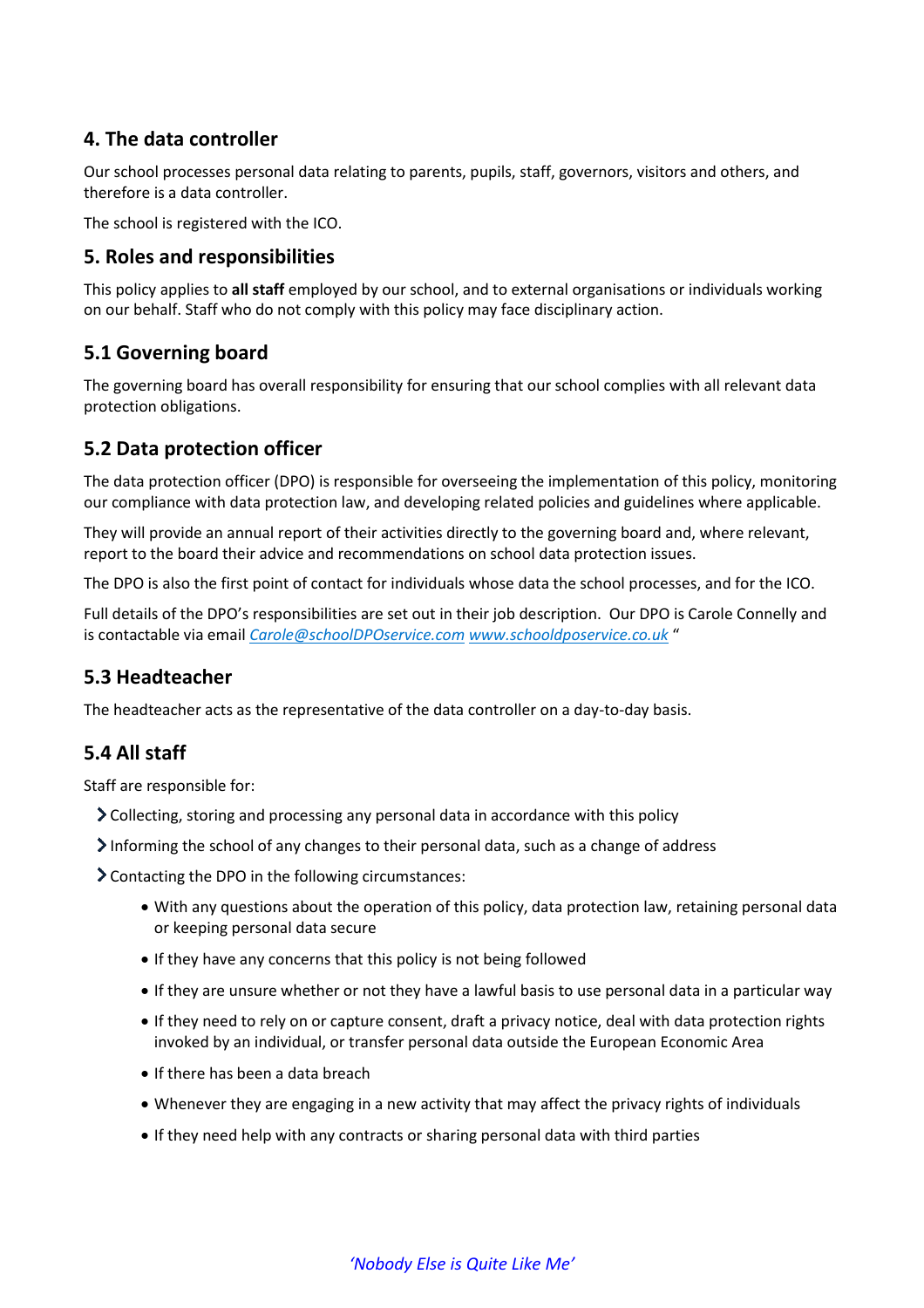## **6. Data protection principles**

The GDPR is based on data protection principles that our school must comply with.

The principles say that personal data must be:

- Processed lawfully, fairly and in a transparent manner
- Collected for specified, explicit and legitimate purposes
- Adequate, relevant and limited to what is necessary to fulfil the purposes for which it is processed
- Accurate and, where necessary, kept up to date
- Kept for no longer than is necessary for the purposes for which it is processed
- Processed in a way that ensures it is appropriately secure

This policy sets out how the school aims to comply with these principles.

## **7. Collecting personal data**

## **7.1 Lawfulness, fairness and transparency**

We will only process personal data where we have one of 6 'lawful bases' (legal reasons) to do so under data protection law:

- The data needs to be processed so that the school can **fulfil a contract** with the individual, or the individual has asked the school to take specific steps before entering into a contract
- The data needs to be processed so that the school can **comply with a legal obligation**
- The data needs to be processed to ensure the **vital interests** of the individual or another person i.e. to protect someone's life
- The data needs to be processed so that the school, as a public authority, can **perform a task in the public interest or exercise its official authority**
- The data needs to be processed for the **legitimate interests** of the school (where the processing is not for any tasks the school performs as a public authority) or a third party, provided the individual's rights and freedoms are not overridden
- The individual (or their parent/carer when appropriate in the case of a pupil) has freely given clear **consent**

For special categories of personal data, we will also meet one of the special category conditions for processing under data protection law:

- The individual (or their parent/carer when appropriate in the case of a pupil) has given **explicit consent**
- The data needs to be processed to perform or exercise obligations or rights in relation to **employment, social security or social protection law**
- The data needs to be processed to ensure the **vital interests** of the individual or another person, where the individual is physically or legally incapable of giving consent
- The data has already been made **manifestly public** by the individual
- The data needs to be processed for the establishment, exercise or defence of **legal claims**
- The data needs to be processed for reasons of **substantial public interest** as defined in legislation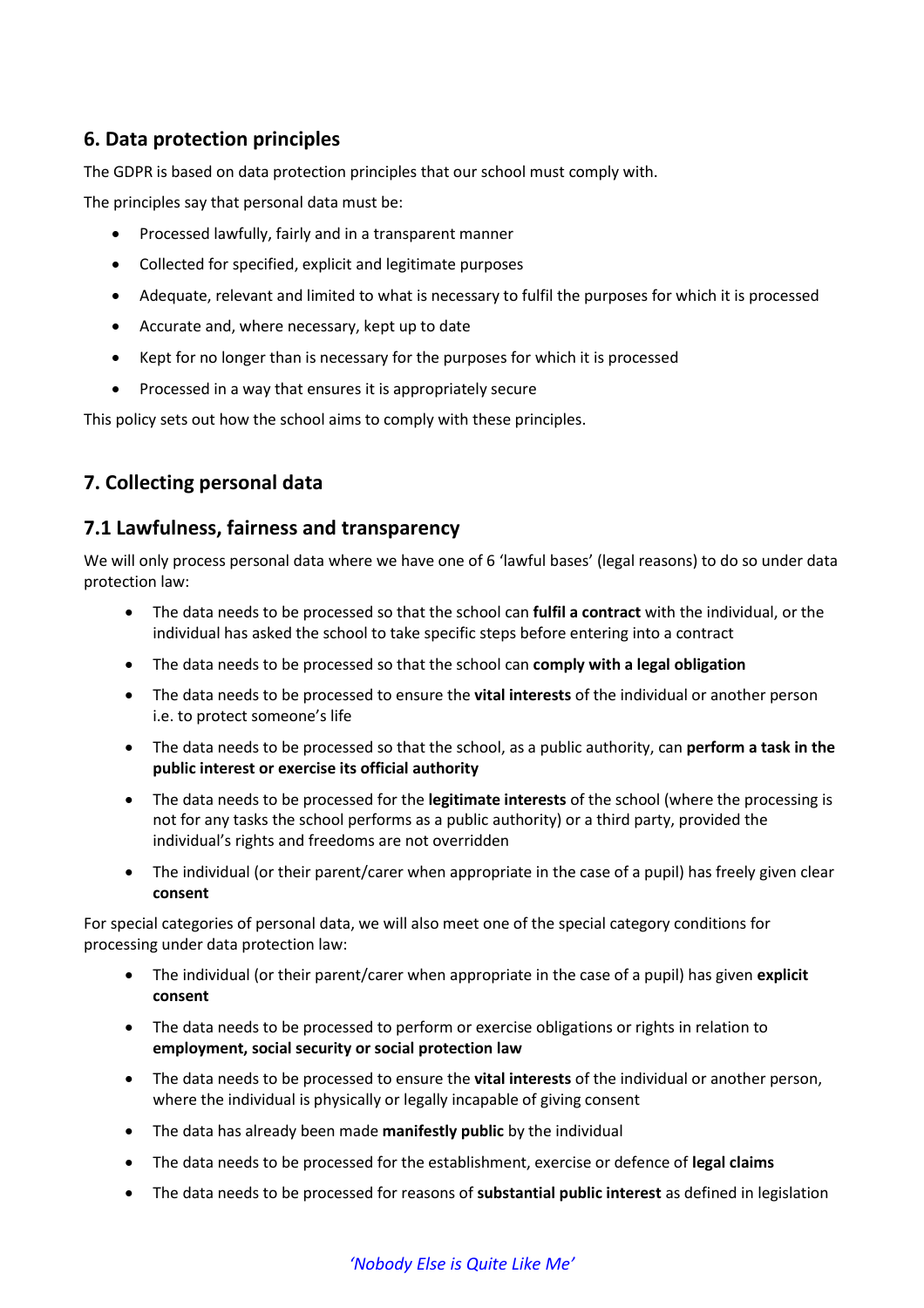- The data needs to be processed for **health or social care purposes**, and the processing is done by, or under the direction of, a health or social work professional or by any other person obliged to confidentiality under law
- The data needs to be processed for **public health reasons**, and the processing is done by, or under the direction of, a health professional or by any other person obliged to confidentiality under law
- The data needs to be processed for **archiving purposes**, scientific or historical research purposes, or statistical purposes, and the processing is in the public interest

For criminal offence data, we will meet both a lawful basis and a condition set out under data protection law. Conditions include:

- The individual (or their parent/carer when appropriate in the case of a pupil) has given **consent**
- The data needs to be processed to ensure the **vital interests** of the individual or another person, where the individual is physically or legally incapable of giving consent
- The data has already been made **manifestly public** by the individual
- The data needs to be processed for or in connection with legal proceedings, to obtain legal advice, or for the establishment, exercise or defence of **legal rights**
- The data needs to be processed for reasons of **substantial public interest** as defined in legislation

Whenever we first collect personal data directly from individuals, we will provide them with the relevant information required by data protection law.

We will always consider the fairness of our data processing. We will ensure we do not handle personal data in ways that individuals would not reasonably expect, or use personal data in ways which have unjustified adverse effects on them.

## **7.2 Limitation, minimisation and accuracy**

We will only collect personal data for specified, explicit and legitimate reasons. We will explain these reasons to the individuals when we first collect their data.

If we want to use personal data for reasons other than those given when we first obtained it, we will inform the individuals concerned before we do so, and seek consent where necessary.

Staff must only process personal data where it is necessary in order to do their jobs.

We will keep data accurate and, where necessary, up-to-date. Inaccurate data will be rectified or erased when appropriate.

In addition, when staff no longer need the personal data they hold, they must ensure it is deleted or anonymised. This will be done in accordance with the school's record retention schedule.

## **8. Sharing personal data**

We will not normally share personal data with anyone else without consent, but there are certain circumstances where we may be required to do so. These include, but are not limited to, situations where:

- There is an issue with a pupil or parent/carer that puts the safety of our staff at risk
- We need to liaise with other agencies we will seek consent as necessary before doing this
- **>** Our suppliers or contractors need data to enable us to provide services to our staff and pupils for example, IT companies. When doing this, we will:
	- Only appoint suppliers or contractors which can provide sufficient guarantees that they comply with data protection law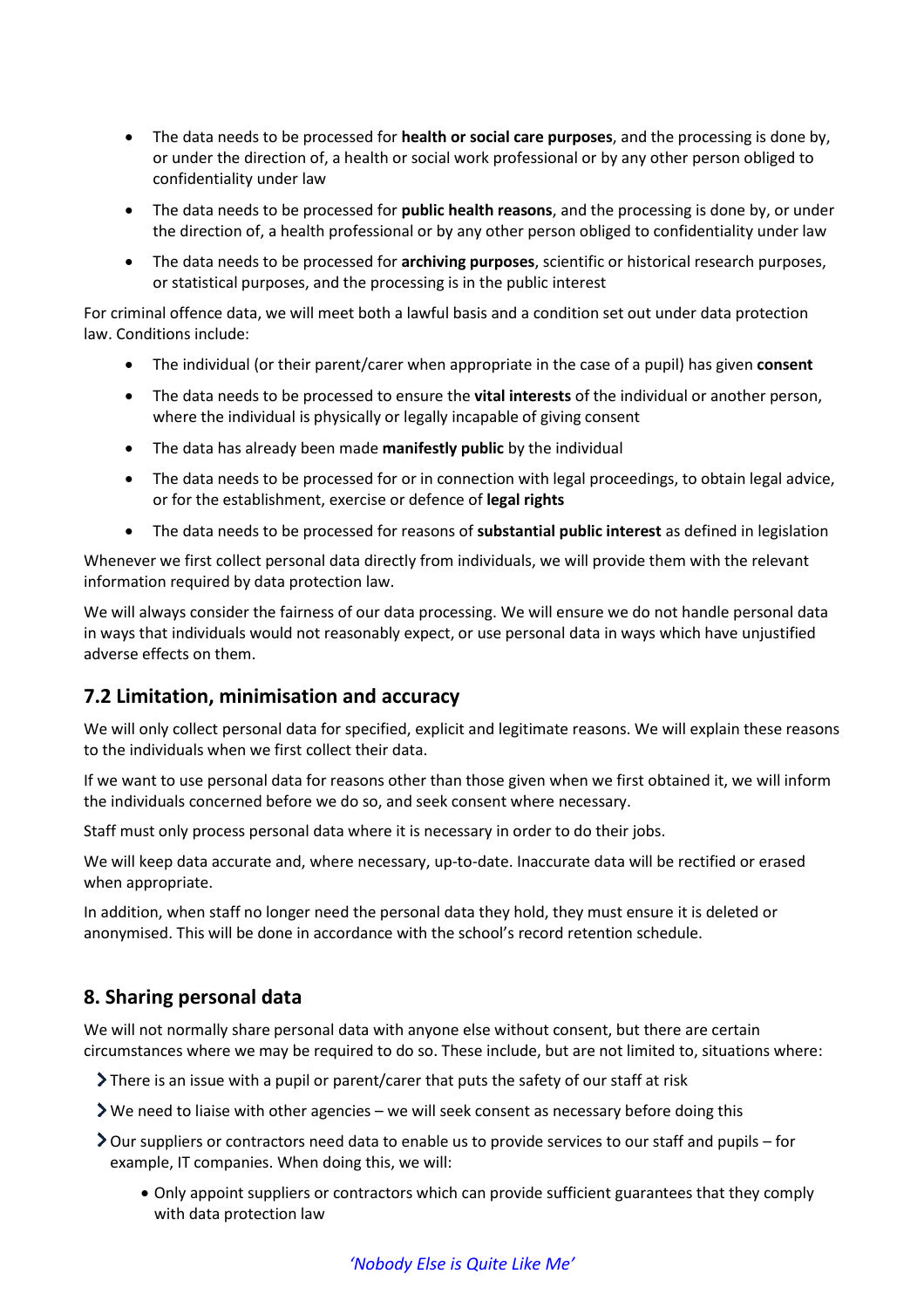- Establish a contract with the supplier or contractor to ensure the fair and lawful processing of any personal data we share
- Only share data that the supplier or contractor needs to carry out their service

We will also share personal data with law enforcement and government bodies where we are legally required to do so.

We may also share personal data with emergency services and local authorities to help them to respond to an emergency situation that affects any of our pupils or staff.

Where we transfer personal data internationally, we will do so in accordance with data protection law.

## **9. Subject access requests and other rights of individuals**

#### **9.1 Subject access requests**

Individuals have a right to make a 'subject access request' to gain access to personal information that the school holds about them. This includes:

- Confirmation that their personal data is being processed
- Access to a copy of the data
- The purposes of the data processing
- The categories of personal data concerned
- Who the data has been, or will be, shared with
- How long the data will be stored for, or if this isn't possible, the criteria used to determine this period
- Where relevant, the existence of the right to request rectification, erasure or restriction, or to object to such processing
- The right to lodge a complaint with the ICO or another supervisory authority
- The source of the data, if not the individual
- Whether any automated decision-making is being applied to their data, and what the significance and consequences of this might be for the individual
- The safeguards provided if the data is being transferred internationally

Subject access requests can be submitted in any form, but we may be able to respond to requests more quickly if they are made in writing and include:

- Name of individual
- Correspondence address
- Contact number and email address
- Details of the information requested

If staff receive a subject access request in any form they must immediately forward it to the DPO.

#### **9.2 Children and subject access requests**

Personal data about a child belongs to that child, and not the child's parents or carers. For a parent or carer to make a subject access request with respect to their child, the child must either be unable to understand their rights and the implications of a subject access request, or have given their consent.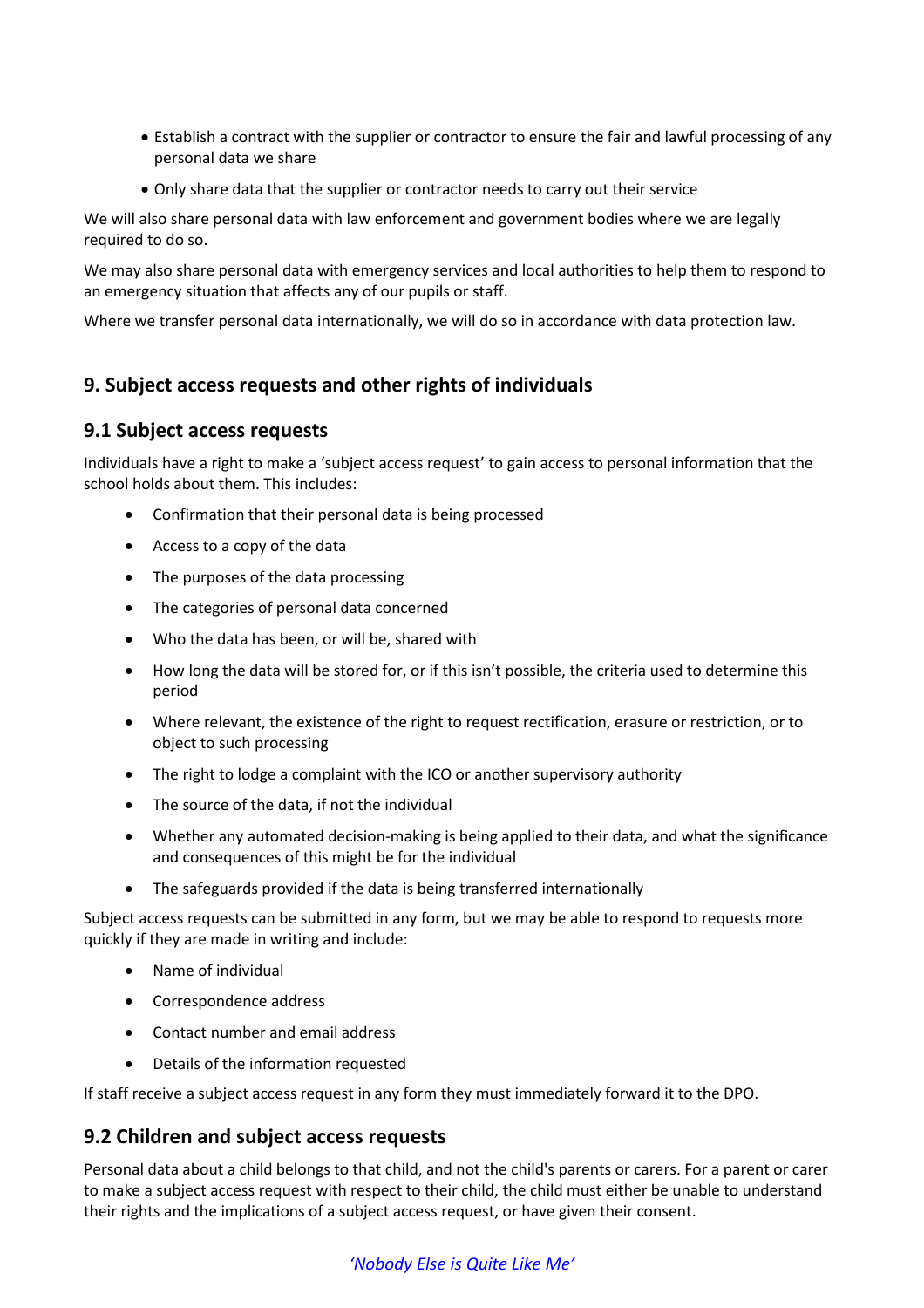Children below the age of 12 are generally not regarded to be mature enough to understand their rights and the implications of a subject access request. Therefore, most subject access requests from parents or carers of pupils at our school may be granted without the express permission of the pupil. This is not a rule and a pupil's ability to understand their rights will always be judged on a case-by-case basis.

### **9.3 Responding to subject access requests**

When responding to requests, we:

- May ask the individual to provide 2 forms of identification
- May contact the individual via phone to confirm the request was made
- Will respond without delay and within 1 month of receipt of the request (or receipt of the additional information needed to confirm identity, where relevant)
- Will provide the information free of charge
- May tell the individual we will comply within 3 months of receipt of the request, where a request is complex or numerous. We will inform the individual of this within 1 month, and explain why the extension is necessary

We may not disclose information for a variety of reasons, such as if it:

- Might cause serious harm to the physical or mental health of the pupil or another individual
- Would reveal that the child is being or has been abused, or is at risk of abuse, where the disclosure of that information would not be in the child's best interests
- Would include another person's personal data that we can't reasonably anonymise, and we don't have the other person's consent and it would be unreasonable to proceed without it
- Is part of certain sensitive documents, such as those related to crime, immigration, legal proceedings or legal professional privilege, management forecasts, negotiations, confidential references, or exam scripts

If the request is unfounded or excessive, we may refuse to act on it, or charge a reasonable fee to cover administrative costs. We will take into account whether the request is repetitive in nature when making this decision.

When we refuse a request, we will tell the individual why, and tell them they have the right to complain to the ICO or they can seek to enforce their subject access right through the courts.

## **9.4 Other data protection rights of the individual**

In addition to the right to make a subject access request (see above), and to receive information when we are collecting their data about how we use and process it (see section 7), individuals also have the right to:

- Withdraw their consent to processing at any time
- Ask us to rectify, erase or restrict processing of their personal data (in certain circumstances)
- Prevent use of their personal data for direct marketing
- Object to processing which has been justified on the basis of public interest, official authority or legitimate interests
- Challenge decisions based solely on automated decision making or profiling (i.e. making decisions or evaluating certain things about an individual based on their personal data with no human involvement)
- Be notified of a data breach (in certain circumstances)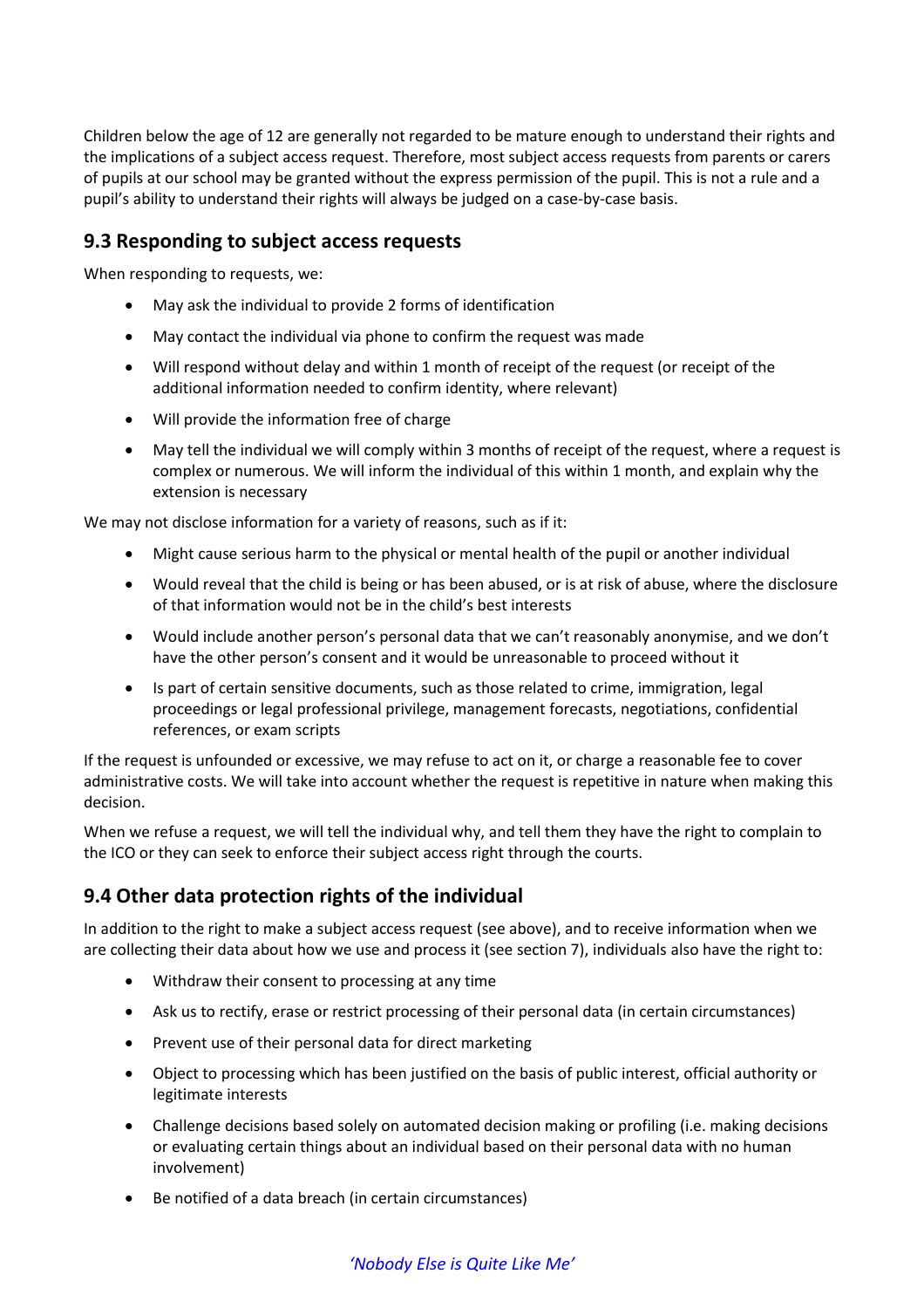- Make a complaint to the ICO
- Ask for their personal data to be transferred to a third party in a structured, commonly used and machine-readable format (in certain circumstances)

Individuals should submit any request to exercise these rights to the DPO. If staff receive such a request, they must immediately forward it to the DPO.

## **10. CCTV**

We use CCTV in various locations around the school site to ensure it remains safe. We will adhere to the ICO's [code of practice](https://ico.org.uk/media/for-organisations/documents/1542/cctv-code-of-practice.pdf) for the use of CCTV.

We do not need to ask individuals' permission to use CCTV, but we make it clear where individuals are being recorded. Security cameras are clearly visible and accompanied by prominent signs explaining that CCTV is in use.

Any enquiries about the CCTV system should be directed to the DPO.

## **11. Photographs and videos**

As part of our school activities, we may take photographs and record images of individuals within our school.

We will obtain written consent from parents/carers for photographs and videos to be taken of their child for communication, marketing and promotional materials. We will clearly explain how the photograph and/or video will be used to both the parent/carer and pupil.

Any photographs and videos taken by parents/carers at school events for their own personal use are not covered by data protection legislation. However, we will ask that photos or videos with other pupils are not shared publicly on social media for safeguarding reasons, unless all the relevant parents/carers have agreed to this.

Where the school takes photographs and videos, uses may include:

Within school on notice boards and in school magazines, brochures, newsletters, etc.

- Outside of school by external agencies such as the school photographer, newspapers, campaigns
- Online on our school website or social media pages

Consent can be refused or withdrawn at any time. If consent is withdrawn, we will delete the photograph or video and not distribute it further.

When using photographs and videos in this way we will not accompany them with any other personal information about the child, to ensure they cannot be identified.

## **12. Data protection by design and default**

We will put measures in place to show that we have integrated data protection into all of our data processing activities, including:

- Appointing a suitably qualified DPO, and ensuring they have the necessary resources to fulfil their duties and maintain their expert knowledge
- Only processing personal data that is necessary for each specific purpose of processing, and always in line with the data protection principles set out in relevant data protection law (see section 6)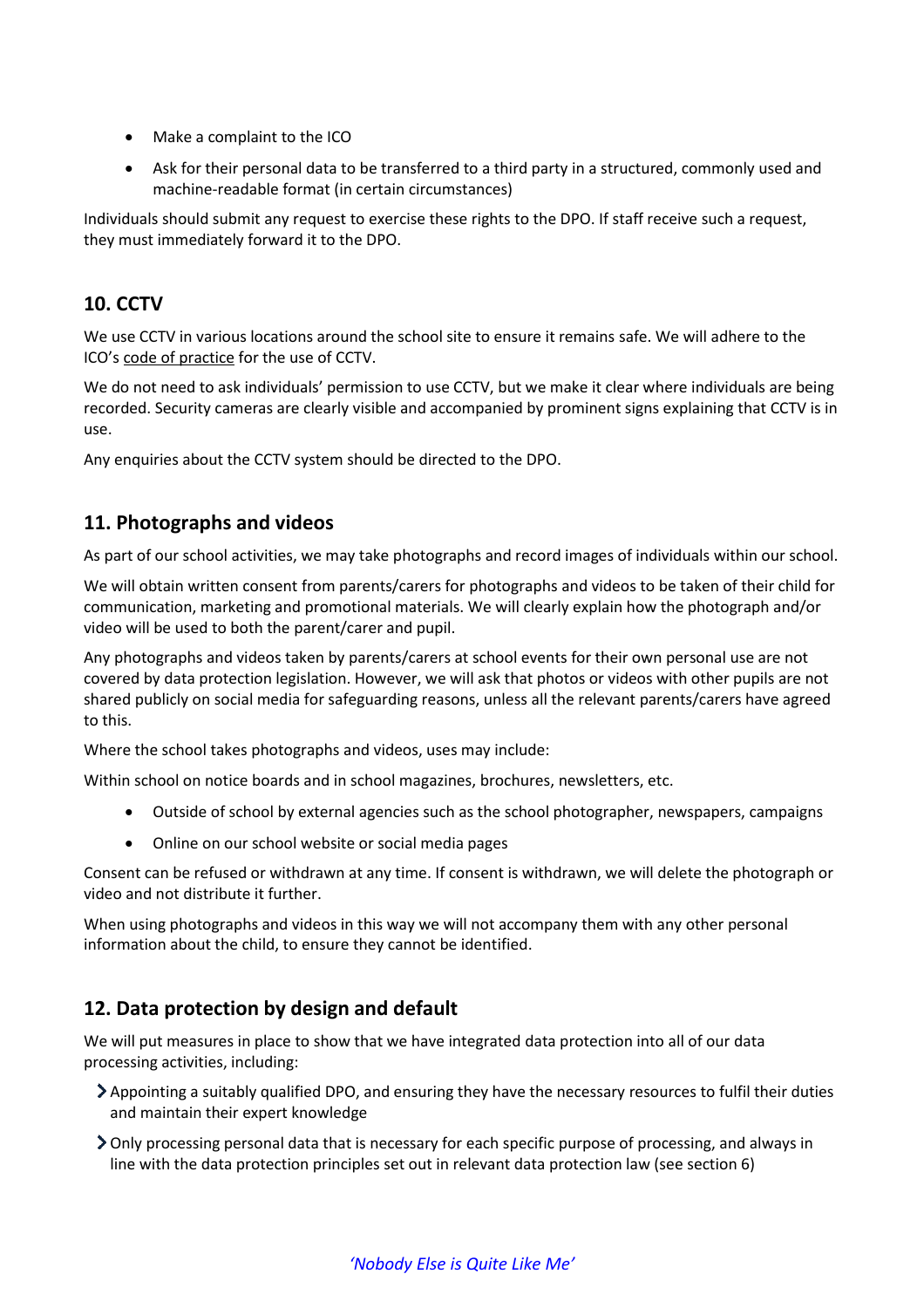- Completing data protection impact assessments where the school's processing of personal data presents a high risk to rights and freedoms of individuals, and when introducing new technologies (the DPO will advise on this process)
- Integrating data protection into internal documents including this policy, any related policies and privacy notices
- Regularly training members of staff on data protection law, this policy, any related policies and any other data protection matters; we will also keep a record of attendance
- Regularly conducting reviews and audits to test our privacy measures and make sure we are compliant
- Appropriate safeguards being put in place if we transfer any personal data outside of the European Economic Area (EEA), where different data protection laws will apply
- Maintaining records of our processing activities, including:
	- For the benefit of data subjects, making available the name and contact details of our school and DPO and all information we are required to share about how we use and process their personal data (via our privacy notices)
	- For all personal data that we hold, maintaining an internal record of the type of data, type of data subject, how and why we are using the data, any third-party recipients, any transfers outside of the EEA and the safeguards for those, retention periods and how we are keeping the data secure

## **13. Data security and storage of records**

We will protect personal data and keep it safe from unauthorised or unlawful access, alteration, processing or disclosure, and against accidental or unlawful loss, destruction or damage.

In particular:

- Paper-based records and portable electronic devices, such as laptops and hard drives that contain personal data, are kept under lock and key when not in use
- Papers containing confidential personal data must not be left on office and classroom desks, on staffroom tables, or left anywhere else where there is general access
- Passwords that are complex; containing letters and numbers are used to access school computers, laptops and other electronic devices. Staff and pupils are reminded that they should not reuse passwords from other sites
- Encryption software is used to protect portable devices and removable media, such as laptops and USB devices
- Staff, pupils or governors who store personal information on their personal devices are expected to follow the same security procedures as for school-owned equipment (see our e safety policy/acceptable use policy)
- Where we need to share personal data with a third party, we carry out due diligence and take reasonable steps to ensure it is stored securely and adequately protected (see section 8)

## **14. Disposal of records**

Personal data that is no longer needed will be disposed of securely. Personal data that has become inaccurate or out of date will also be disposed of securely, where we cannot or do not need to rectify or update it.

For example, we will shred or incinerate paper-based records, and overwrite or delete electronic files. We may also use a third party to safely dispose of records on the school's behalf. If we do so, we will require the third party to provide sufficient guarantees that it complies with data protection law.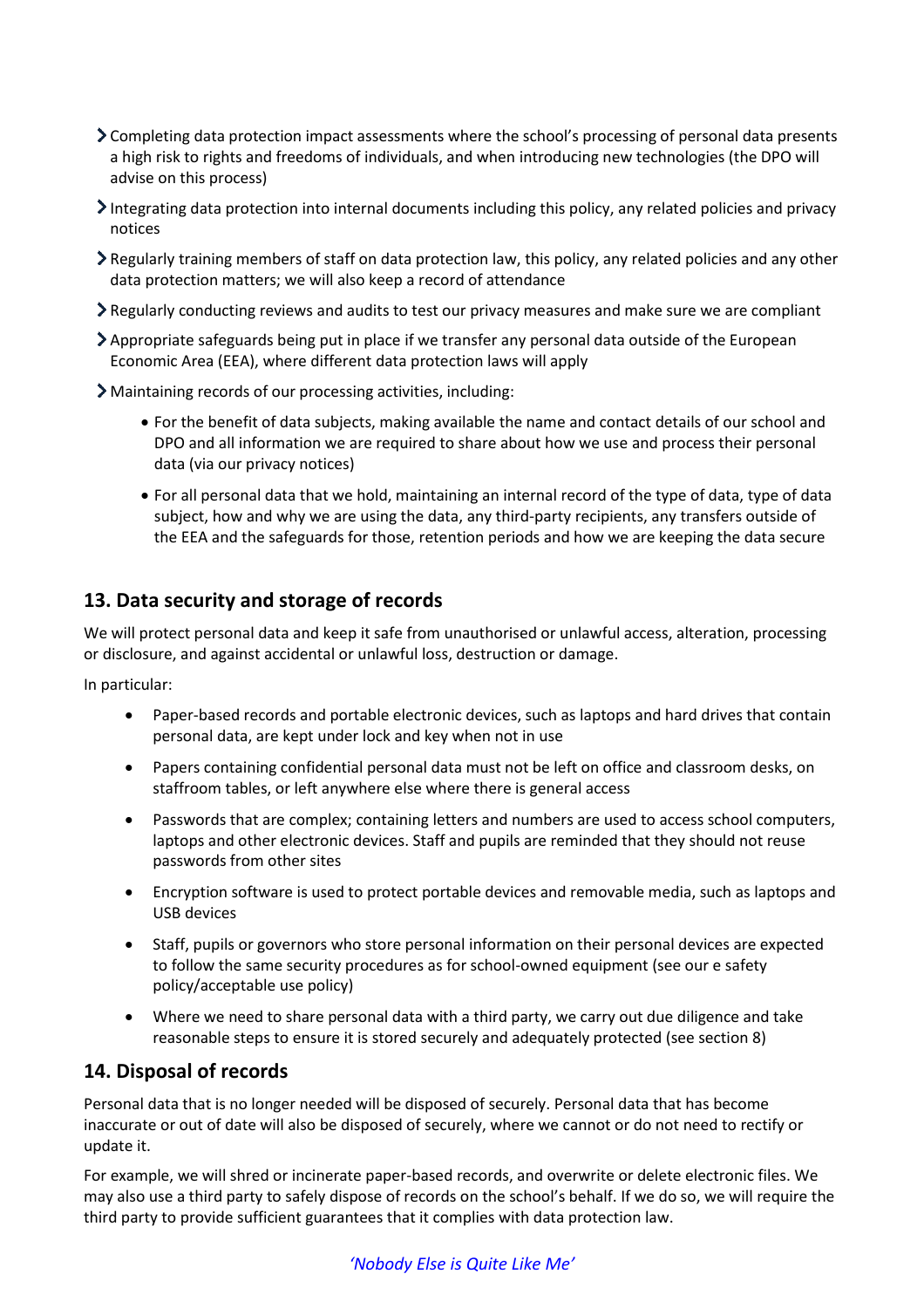## **15. Personal data breaches**

The school will make all reasonable endeavours to ensure that there are no personal data breaches.

In the unlikely event of a suspected data breach, we will follow the procedure set out in appendix 1.

When appropriate, we will report the data breach to the ICO within 72 hours after becoming aware of it. Such breaches in a school context may include, but are not limited to:

- A non-anonymised dataset being published on the school website which shows the exam results of pupils eligible for the pupil premium
- Safeguarding information being made available to an unauthorised person
- The theft of a school laptop containing non-encrypted personal data about pupils

#### **16. Training**

All staff and governors are provided with data protection training as part of their induction process.

Data protection will also form part of continuing professional development, where changes to legislation, guidance or the school's processes make it necessary.

#### **17. Monitoring arrangements**

The DPO is responsible for monitoring and reviewing this policy.

This policy will be reviewed every **2 years** and shared with the full governing board.

Policy date – September 2021 Review Date – September 2023 Ratified by Governors – September 2021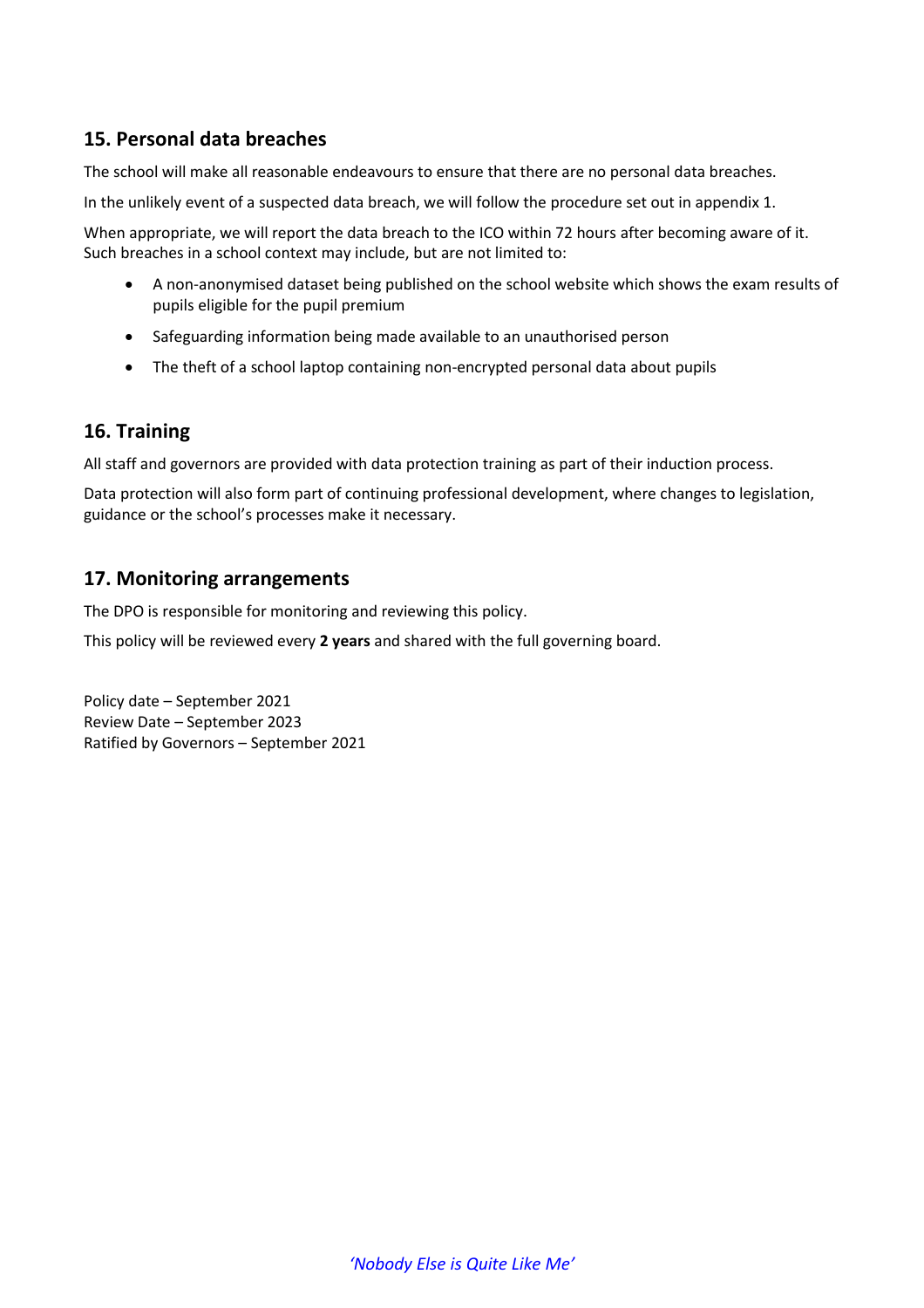## **Appendix 1**

## Personal data breach procedure

This procedure is based o[n guidance on personal data breaches](https://ico.org.uk/for-organisations/guide-to-the-general-data-protection-regulation-gdpr/personal-data-breaches/) produced by the ICO.

- On finding or causing a breach, or potential breach, the staff member or data processor must immediately notify the DPO
- The DPO will investigate the report, and determine whether a breach has occurred. To decide, the DPO will consider whether personal data has been accidentally or unlawfully:
	- Lost
	- Stolen
	- Destroyed
	- Altered
	- Disclosed or made available where it should not have been
	- Made available to unauthorised people
- The DPO will alert the headteacher and the chair of governors
- The DPO will make all reasonable efforts to contain and minimise the impact of the breach, assisted by relevant staff members or data processors where necessary (actions relevant to specific data types are set out at the end of this procedure)
- The DPO will assess the potential consequences, based on how serious they are, and how likely they are to happen
- The DPO will work out whether the breach must be reported to the ICO. This must be judged on a caseby-case basis. To decide, the DPO will consider whether the breach is likely to negatively affect people's rights and freedoms, and cause them any physical, material or non-material damage (e.g. emotional distress), including through:
	- Loss of control over their data
	- Discrimination
	- Identify theft or fraud
	- Financial loss
	- Unauthorised reversal of pseudonymization (for example, key-coding)
	- Damage to reputation
	- Loss of confidentiality
	- Any other significant economic or social disadvantage to the individual(s) concerned

If it's likely that there will be a risk to people's rights and freedoms, the DPO must notify the ICO.

- The DPO will document the decision (either way), in case it is challenged at a later date by the ICO or an individual affected by the breach. Documented decisions are stored.
- **▶ Where the ICO must be notified, the DPO will do this via the ['report a breach' page](https://ico.org.uk/for-organisations/report-a-breach/) of the ICO website, or** through their breach report line (0303 123 1113), within 72 hours. As required, the DPO will set out:
	- A description of the nature of the personal data breach including, where possible:
		- o The categories and approximate number of individuals concerned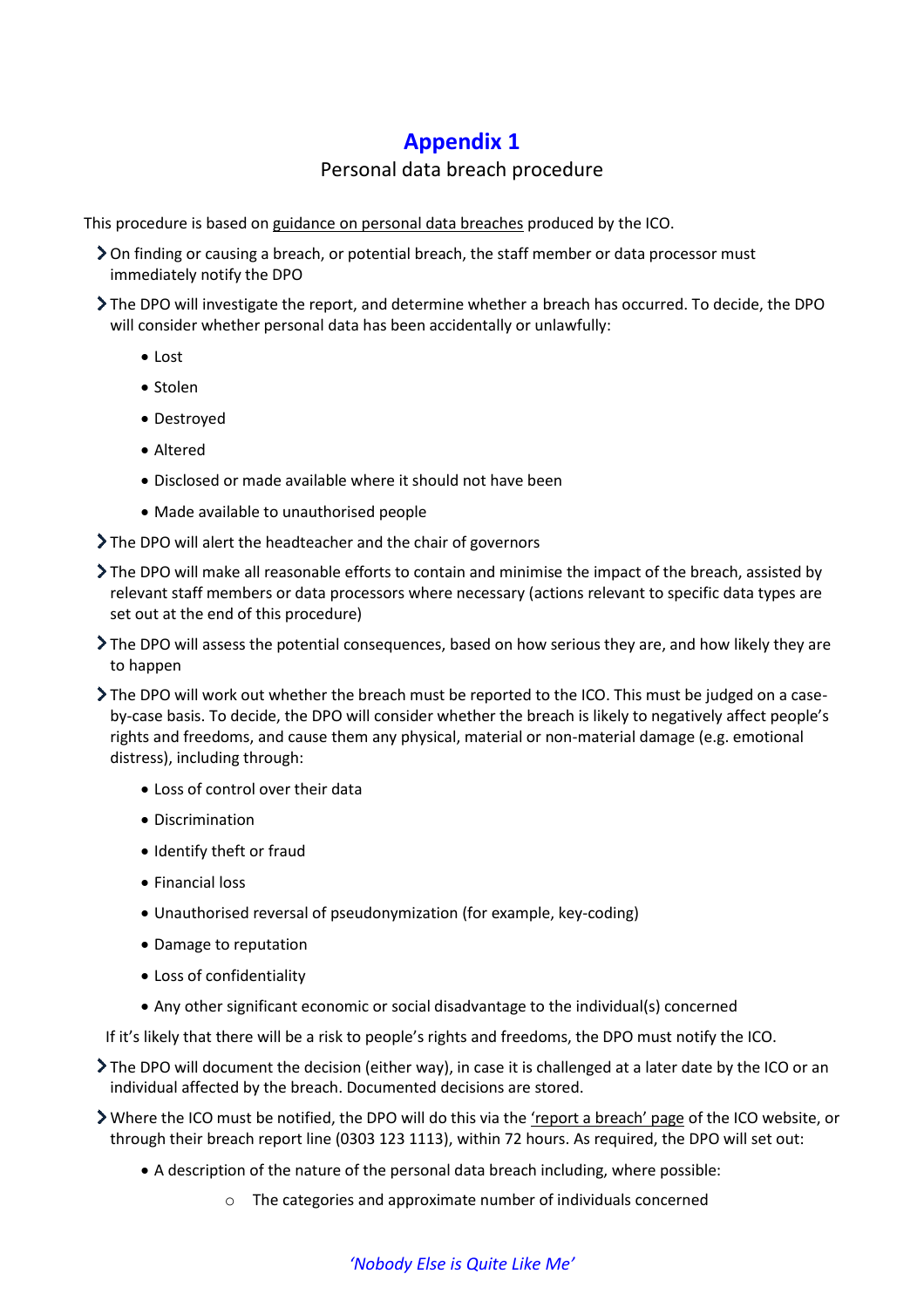- o The categories and approximate number of personal data records concerned
- The name and contact details of the DPO
- A description of the likely consequences of the personal data breach
- A description of the measures that have been, or will be taken, to deal with the breach and mitigate any possible adverse effects on the individual(s) concerned
- If all the above details are not yet known, the DPO will report as much as they can within 72 hours. The report will explain that there is a delay, the reasons why, and when the DPO expects to have further information. The DPO will submit the remaining information as soon as possible
- The DPO will also assess the risk to individuals, again based on the severity and likelihood of potential or actual impact. If the risk is high, the DPO will promptly inform, in writing, all individuals whose personal data has been breached. This notification will set out:
	- A description, in clear and plain language, of the nature of the personal data breach
	- The name and contact details of the DPO
	- A description of the likely consequences of the personal data breach
	- A description of the measures that have been, or will be, taken to deal with the data breach and mitigate any possible adverse effects on the individual(s) concerned
- As above, any decision on whether to contact individuals will be documented by the DPO.
- The DPO will notify any relevant third parties who can help mitigate the loss to individuals for example, the police, insurers, banks or credit card companies
- The DPO will document each breach, irrespective of whether it is reported to the ICO. For each breach, this record will include the:
	- Facts relating to the breach
	- Effects
	- Action taken to contain it and ensure it does not happen again (such as establishing more robust processes or providing further training for individuals)

Records of all breaches will be stored.

The DPO and headteacher will meet to review what happened and how it can be stopped from happening again. This meeting will happen as soon as reasonably possible

#### **Actions to minimise the impact of data breaches**

We will take the actions set out below to mitigate the impact of different types of data breach, focusing especially on breaches involving particularly risky or sensitive information. We will review the effectiveness of these actions and amend them as necessary after any data breach.

- If special category data is accidentally made available via email to unauthorised individuals, the sender must attempt to recall the email as soon as they become aware of the error
- Members of staff who receive personal data sent in error must alert the sender and the DPO as soon as they become aware of the error
- If the sender is unavailable or cannot recall the email for any reason, the DPO will ask the ICT department to recall it
- In any cases where the recall is unsuccessful, the DPO will contact the relevant unauthorised individuals who received the email, explain that the information was sent in error, and request that those individuals delete the information and do not share, publish, save or replicate it in any way